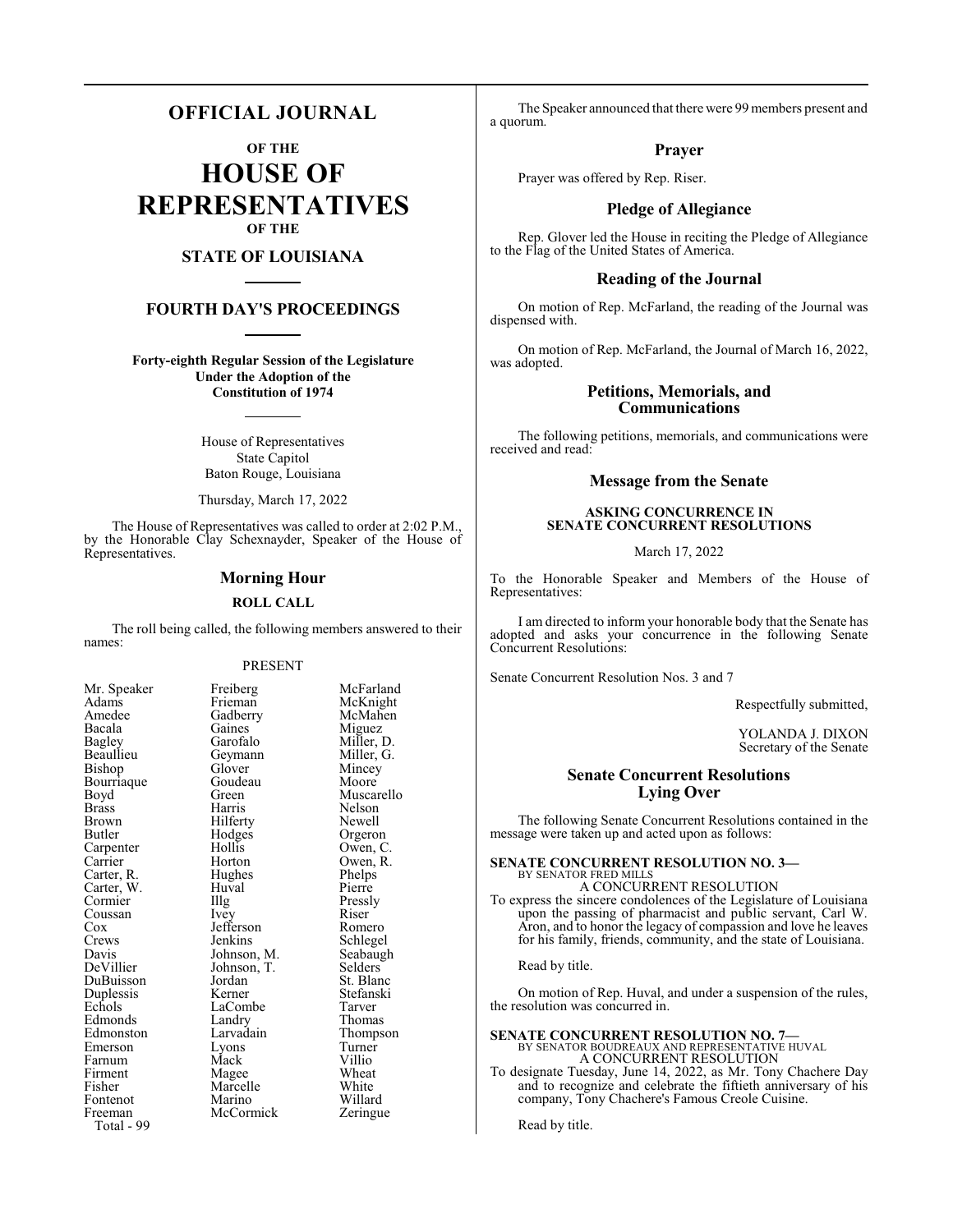# Page 2 HOUSE

4th Day's Proceedings - March 17, 2022

On motion of Rep. Huval, and under a suspension of the rules, the resolution was concurred in.

## **Suspension of the Rules**

On motion of Rep. Duplessis, the rules were suspended in order to take up and consider Introduction of Resolutions, House and House Concurrent at this time.

## **Introduction of Resolutions, House and House Concurrent**

The following members introduced the following entitled House and House Concurrent Resolutions, which were read the first time by their titles and placed upon the calendar for their second reading:

## **HOUSE RESOLUTION NO. 10—**

BY REPRESENTATIVE DUPLESSIS A RESOLUTION

To commend Isabella McFarland Southall on the occasion of her ninetieth birthday.

Read by title.

On motion of Rep. Duplessis, and under a suspension of the rules, the resolution was adopted.

#### **HOUSE CONCURRENT RESOLUTION NO. 22—** BY REPRESENTATIVE PRESSLY AND SENATOR PEACOCK A CONCURRENT RESOLUTION

To commend John Gholson on his retirement after fifty years of service to First Baptist Church School in Shreveport.

Read by title.

On motion of Rep. Pressly, and under a suspension of the rules, the resolution was adopted.

#### **HOUSE CONCURRENT RESOLUTION NO. 23—** BY REPRESENTATIVE HARRIS

A CONCURRENT RESOLUTION

To approve the formula that was developed by the State Board of Elementary and Secondary Education pursuant to Article VIII, Section 13(B) of the Constitution of Louisiana to determine the cost of a minimum foundation program of education in all public elementary and secondary schools as well as to equitably allocate the funds to parish and city school systems and that was adopted by the board on March 9, 2022.

Read by title.

Lies over under the rules.

#### **HOUSE CONCURRENT RESOLUTION NO. 24—** BY REPRESENTATIVE BISHOP

A CONCURRENT RESOLUTION

To urge and request the Department of Environmental Quality to report to the legislature regarding requirements for remediation of Capitol Lake.

Read by title.

Lies over under the rules.

## **HOUSE CONCURRENT RESOLUTION NO. 25—** BY REPRESENTATIVE ORGERON A CONCURRENT RESOLUTION

To commend Breaux Petroleum Products on the occasion of its one hundredth anniversary.

Read by title.

On motion of Rep. Orgeron, and under a suspension of the rules, the resolution was adopted.

## **HOUSE CONCURRENT RESOLUTION NO. 26—** BY REPRESENTATIVE COUSS

A CONCURRENT RESOLUTION To urge and request the president of the United States to consider the current geopolitical tensions and support policies and take measures to ensure America's long-term energy affordability, security, leadership, and progress, including actions that result in the continued operation of existing oil and natural gas pipelines, the construction of new oil and gas pipelines, and an end to restrictions on developing our nation's onshore and offshore oil and natural gas resources.

Read by title.

Lies over under the rules.

## **Introduction of House Bills and Joint Resolutions**

The following named members introduced the following House Bills and Joint Resolutions, which were read the first time by their titles and placed upon the calendar for their second reading:

**HOUSE BILL NO. 825—**

BY REPRESENTATIVE GREGORY MILLER AN ACT

To repeal R.S. 32:664(D) and 666(D), relative to chemical tests for intoxication; to provide relative to the authority of certain persons to withdraw blood and administer such tests; and to provide for related matters.

Read by title.

Lies over under the rules.

#### **HOUSE BILL NO. 826—** BY REPRESENTATIVE BAGLEY

- AN ACT
- To amend and reenact R.S. 40:1223.3(3) and to enact R.S. 37:3386.3(B)(3), relative to healthcare services delivered through telehealth; to provide for powers and duties of the Addictive Disorder Regulatory Authority; to provide relative to telehealth services delivered by certain professionals who are licensed, certified, or registered by the authority; to authorize the promulgation of certain rules by the authority; to revise the definition of "healthcare provider" within the Louisiana Telehealth Access Act; and to provide for related matters.

Read by title.

Lies over under the rules.

## **HOUSE BILL NO. 827—**

BY REPRESENTATIVE GADBERRY AN ACT

To enact Part VIII of Chapter 5-A of the Louisiana Revised Statutes of 1950, to be comprised of R.S. 40:1091, relative to health services for children; to provide relative to screening of children under a certain age for autismspectrumdisorder; to require such screening in certain instances; to provide for exceptions to the screening requirement; and to provide for related matters.

Read by title.

Lies over under the rules.

## **HOUSE BILL NO. 828—**

BY REPRESENTATIVE HORTON AN ACT

To amend and reenact R.S. 40:4.9(B), relative to preparation in private homes of foods for sale; to provide relative to an exemption for home-based preparers of low-risk foods for sale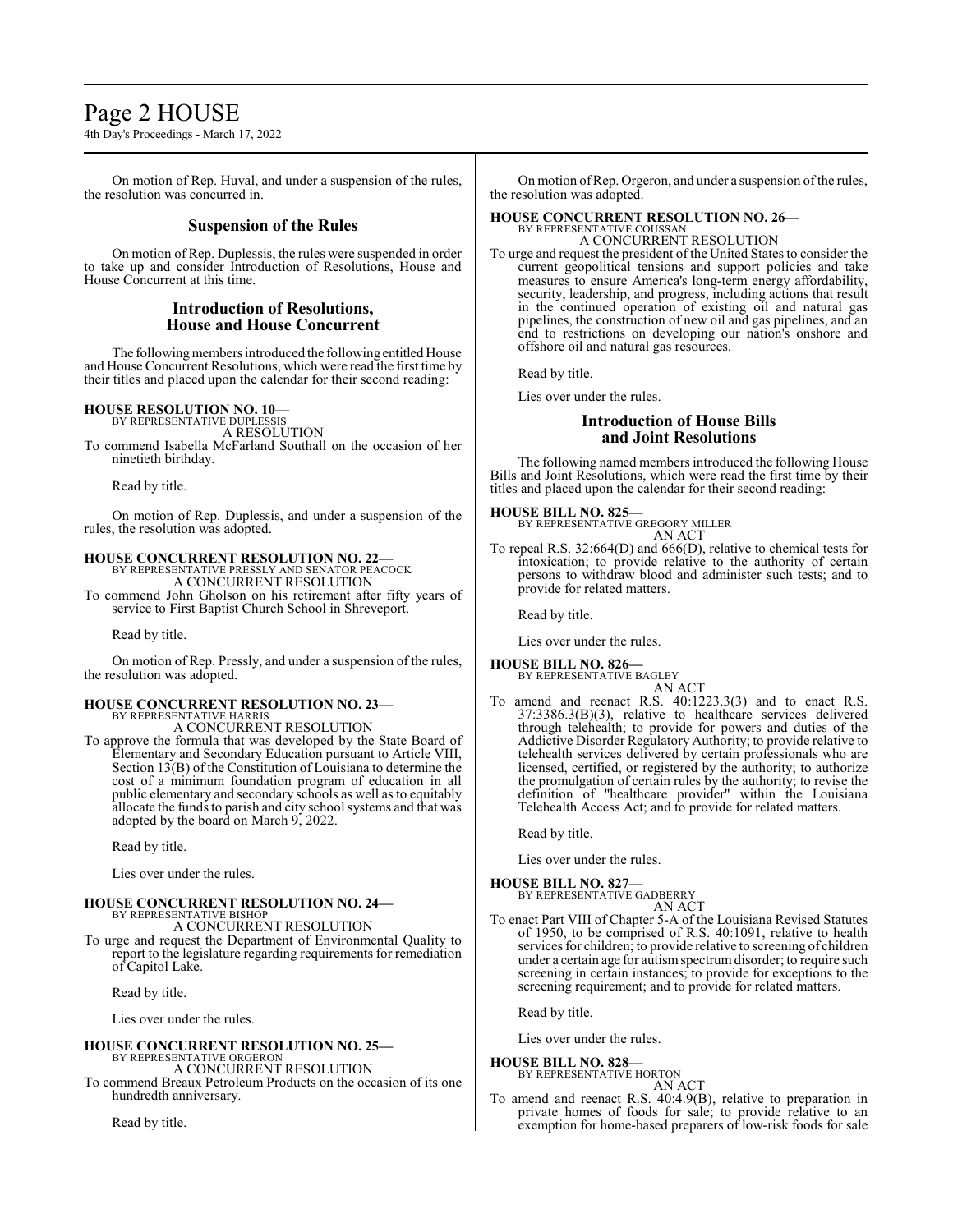4th Day's Proceedings - March 17, 2022

from laws and regulations pertaining to food preparation; to provide for the annual sales threshold qualifying home-based food preparers for this exemption; and to provide for related matters.

Read by title.

Lies over under the rules.

#### **HOUSE BILL NO. 829—** BY REPRESENTATIVE STEFANSKI

AN ACT

To amend and reenact R.S. 26:274(A)(2) and 308(B), (C)(8), (11)(c), and (J) and to enact R.S. 26:308 $\rm (\tilde{C})(12)$ (b)(i) and (ii), relative to the delivery of alcoholic beverages; to provide relative to third party delivery companies and platforms; to provide for requirements for alcoholic beverage delivery agreements; to provide for penalties; to provide for an effective date; and to provide for related matters.

Read by title.

Lies over under the rules.

#### **HOUSE BILL NO. 830—** BY REPRESENTATIVE DAVIS

AN ACT

To amend and reenact R.S.  $49:222(B)(1)(a)$  and to enact R.S. 49:222(B)(15), relative to fees chargeable by the secretary of state; to provide for transferring a limited liability company name; to establish a fee for certain termination services; to establish fees relative to structured settlement purchase companies; to make technical changes; and to provide for related matters.

Read by title.

Lies over under the rules.

#### **HOUSE BILL NO. 831—** BY REPRESENTATIVE FIRMENT

AN ACT

To enact R.S. 22:1338, relative to additional living expense coverage for homeowner's insurance; to provide for an advance payment in the event of a total loss; to provide for payment after the advance period; and to provide for related matters.

Read by title.

Lies over under the rules.

#### **HOUSE BILL NO. 832—** BY REPRESENTATIVE CARRIER

AN ACT

To enact Section 2 of Act No. 444 of the 2021 Regular Session of the Legislature of Louisiana, relative to restroom access for individuals with certain conditions; to provide for designation of an Act of the Legislature of Louisiana by means of a short title; and to provide for related matters.

Read by title.

Lies over under the rules.

## **HOUSE BILL NO. 833—**

BY REPRESENTATIVE MCMAHEN AN ACT

To amend and reenact R.S. 8:1(introductory paragraph) and (7) and to enact R.S. 8:907, relative to pet remains; to authorize the burial of pet remains with human remains; to provide for definitions; to provide for restrictions; and to provide for related matters.

Read by title.

Lies over under the rules.

## **HOUSE BILL NO. 834—**

BY REPRESENTATIVE ILLG AN ACT

To amend and reenact R.S. 9:154(A)(16) and (17) and to enact R.S. 9:153(12)(i), 154(A)(18), and 157.1, relative to unclaimed property; to provide relative to definitions; to provide relative to the definition of "property" for a sports wagering account; to provide relative to abandoned property; to provide relative to abandoned funds in a sports wagering account; to prohibit charges by a licensee or sports wagering account operator on abandoned sports wagering accounts; and to provide for related matters.

Read by title.

Lies over under the rules.

## **HOUSE BILL NO. 835—**

BY REPRESENTATIVE MCFARLAND AN ACT

To enact R.S. 11:710.1(C)(4) and to repeal R.S. 11:710.1(C)(4), relative to the Teachers' Retirement System of Louisiana; to provide for contract or corporate contract reemployment of retirees; to provide for costs; to provide for an effective date; and to provide for related matters.

Read by title.

Lies over under the rules.

## **HOUSE BILL NO. 836—**

BY REPRESENTATIVE WHEAT

AN ACT To appropriate monies out of the state general fund for Fiscal Year 2021-2022 to be used to pay a portion of the judgment captioned "Jean Boudreaux and the Victims of the Flood on April 6, 1983 on the Tangipahoa River versus the State of Louisiana, Department of Transportation, et al."; to provide for an effective date; and to provide for related matters.

Read by title.

Lies over under the rules.

## **HOUSE BILL NO. 837—**

BY REPRESENTATIVE HORTON AN ACT

To enact R.S. 17:412, relative to public school teachers and personnel; to prohibit classroom discussion about sexual orientation or gender identity in certain grade levels; to prohibit teachers and others from discussing their sexual orientation or gender identity with students; and to provide for related matters.

Read by title.

Lies over under the rules.

## **HOUSE BILL NO. 838—**

BY REPRESENTATIVE GAROFALO AN ACT

To enact Chapter 43-C of Title 17 of the Louisiana Revised Statutes of 1950, to be comprised of R.S. 17:4037.1 through 4037.8, relative to elementary and secondary education; to create and provide for the administration of a program to provide state funding for the education of students not enrolled in public school; to provide relative to the eligibility of students, schools,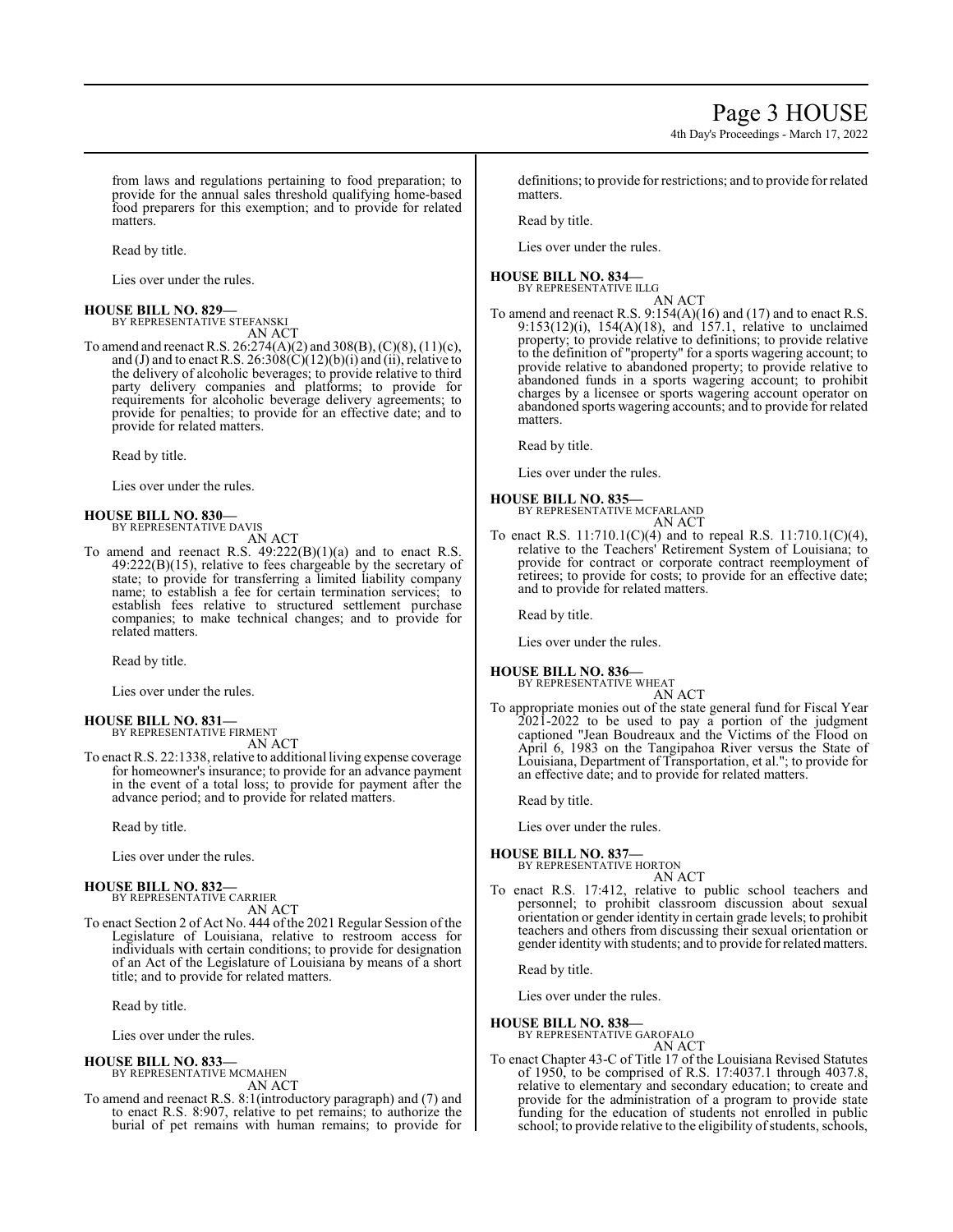# Page 4 HOUSE

4th Day's Proceedings - March 17, 2022

and service providers participating in the program; to provide relative to program funds; to provide relative to the testing of students participating in the program; to require the state Department of Education to submit annual reports to the legislature relative to the program; to provide relative to rules; to provide relative to definitions; to provide for an effective date; and to provide for related matters.

Read by title.

Lies over under the rules.

#### **HOUSE BILL NO. 839—** BY REPRESENTATIVE JORDAN

AN ACT

To amend and reenact R.S. 14:14 and to enact R.S. 14:14.1, relative to the insanity defense; to provide relative to the defense of insanity; to create a defense of diminished capacity; and to provide for related matters.

Read by title.

Lies over under the rules.

## **Reports of Committees**

The following reports of committees were received and read:

Report of the Committee on

Administration of Criminal Justice

March 17, 2022

To the Speaker and Members of the House of Representatives:

I amdirected by your Committee on Administration ofCriminal Justice to submit the following report:

House Bill No. 64, by Landry Reported favorably. (11-0)

House Bill No. 162, by Marino Reported favorably. (12-0)

House Bill No. 174, by Green Reported favorably.  $(11-0)$ 

House Bill No. 200, by Brown, Chad Reported with amendments. (10-0)

House Bill No. 212, by Miller, D. Reported favorably.  $(9-0)$ 

House Bill No. 265, by Villio Reported with amendments. (12-0)

House Bill No. 322, by Marino Reported favorably. (12-0)

House Bill No. 361, by Marino Reported favorably. (12-0)

House Bill No. 371, by McMahen Reported favorably.  $(10-0)$ 

House Bill No. 377, by Huval Reported with amendments. (9-0)

House Bill No. 378, by Marino Reported with amendments. (10-0) House Bill No. 447, by Hughes Reported favorably.  $(10-1)$ 

House Bill No. 460, by Brass Reported with amendments. (11-0)

House Bill No. 462, by Mincey Reported with amendments. (11-1)

House Bill No. 463, by Seabaugh Reported with amendments.  $(1\bar{1}-0)$ 

House Bill No. 568, by Edmonds Reported favorably. (7-6)

> TONY BACALA Vice Chairman

Report of the Committee on

House and Governmental Affairs

March 17, 2022

To the Speaker and Members of the House of Representatives:

I am directed by your Committee on House and Governmental Affairs to submit the following report:

House Resolution No. 1, by Schexnayder Reported favorably. (11-0)

House Bill No. 44, by Miller, G. Reported favorably. (10-0)

House Bill No. 45, by Stefanski Reported favorably. (11-0)

House Bill No. 46, by Stefanski Reported favorably. (11-0)

House Bill No. 420, by Miller, G. Reported with amendments. (11-0)

House Bill No. 528, by Davis Reported favorably.  $(11-0)$ 

> JOHN M. STEFANSKI Chairman

## **House and House Concurrent Resolutions Lying Over**

The following House and House Concurrent Resolutions lying over were taken up and acted upon as follows:

# **HOUSE CONCURRENT RESOLUTION NO. 20—** BY REPRESENTATIVE KERNER

A CONCURRENT RESOLUTION To memorialize the United States Congress to take such actions as are necessary to invest future supplemental funding in the communities of Lafitte, Barataria, and Crown Point located in Jefferson Parish aiding in flood protection and preventing future losses and damages.

Read by title.

Under the rules, the above resolution was referred to the Committee on Transportation, Highways and Public Works.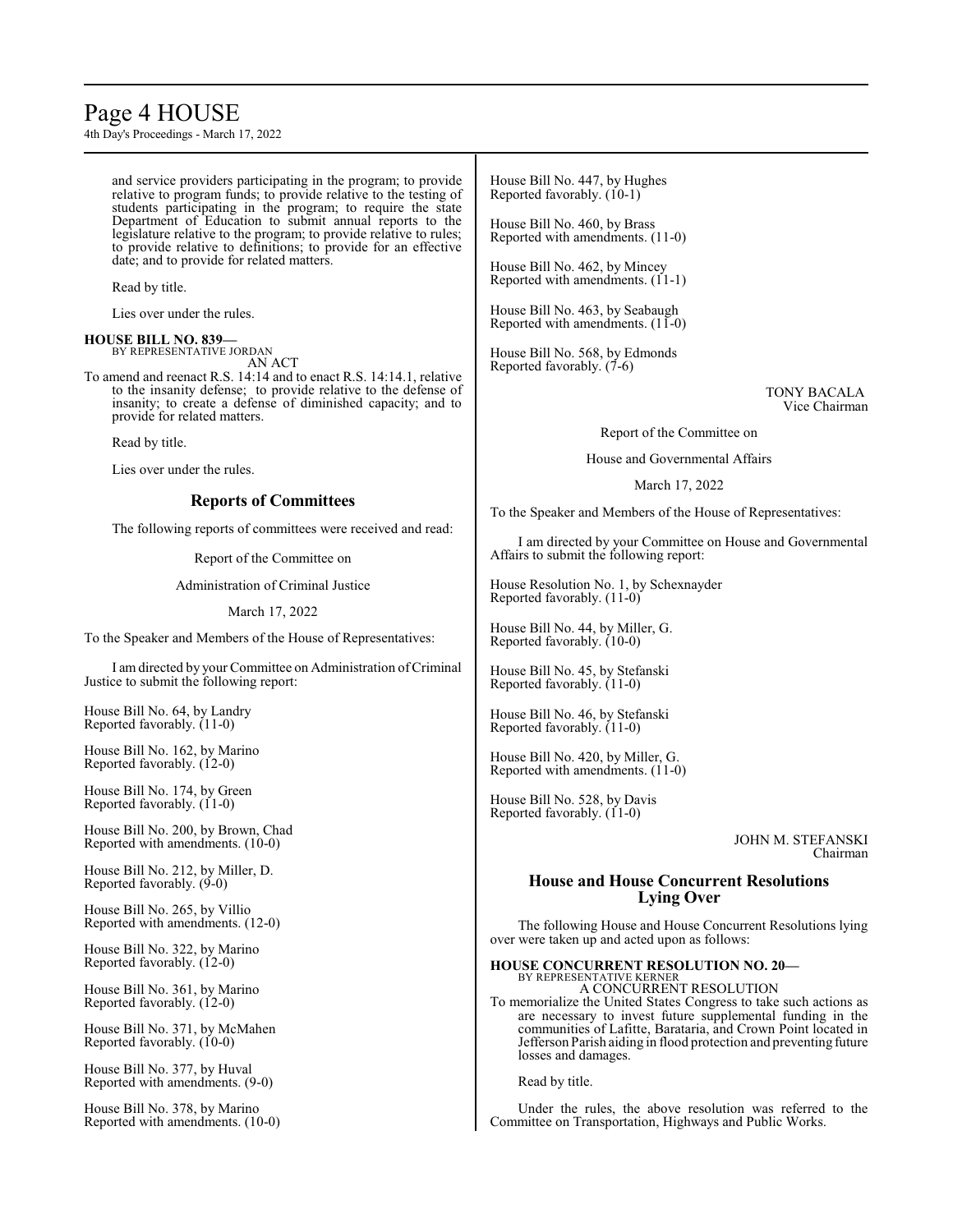#### **HOUSE CONCURRENT RESOLUTION NO. 21—** BY REPRESENTATIVE FONTENOT

A CONCURRENT RESOLUTION

To urge and request that the Department of Transportation and Development study the road conditions on Louisiana Highway 20 at the intersection of Louisiana Highway 3127 in St. James Parish through the Thibodaux city limits and make recommendations on safety improvements, including the feasibility of adding a shoulder.

Read by title.

Under the rules, the above resolution was referred to the Committee on Transportation, Highways and Public Works.

## **House Bills and Joint Resolutions on Second Reading to be Referred**

The following House Bills and Joint Resolutions on second reading to be referred to committees were taken up, read, and referred to committees, as follows:

#### **HOUSE BILL NO. 824—** BY REPRESENTATIVE SCHLEGEL

AN ACT

To enact Chapter 43-C of Title 17 of the Louisiana Revised Statutes of 1950, to be comprised of R.S. 17:4037.1 through 4037.8, relative to elementary and secondary education; to create and provide for the administration of a program to provide state funding for the education of students not enrolled in public school; to provide relative to the eligibility of students, schools, and service providers participating in the program; to provide relative to program funds; to provide relative to the testing of students participating in the program; to require the state Department of Education to submit annual reports to the legislature relative to the program; to provide relative to rules; to provide relative to definitions; to provide for an effective date; and to provide for related matters.

Read by title.

Under the rules, the above bill was referred to the Committee on Education.

## **Motion**

On motion of Rep. Villio, the Committee on Administration of Criminal Justice was discharged fromfurther consideration of House Bill No. 328.

#### **HOUSE BILL NO. 328—** BY REPRESENTATIVE VILLIO

AN ACT

To enact R.S. 14:230.1, relative to forfeiture; to provide for definitions; to provide for offenses; to provide relative to seizure with process issued by a court; to provide for seizure without process issued by a court; to provide for return after seizure following a dismissal in a preliminary hearing or an acquittal at trial; to provide for mandatory and permissive duties of law enforcement officers; to provide relative to designation by law enforcement; to provide relative to public auction after seizure; to provide for payment into the state treasury; to provide relative to rights of mortgage holders, lien holders, and holders of a vendor's privilege; to provide for restitution; and to provide for related matters.

Read by title.

## **Motion**

On motion of Rep. Villio, the bill was withdrawn from the files of the House.

## **House Bills and Joint Resolutions on Second Reading Reported by Committee**

The following House Bills and Joint Resolutions on second reading reported by committee were taken up and acted upon as follows:

**HOUSE BILL NO. 70—** BY REPRESENTATIVE MCMAHEN AND SENATOR ROBERT MILLS AN ACT

To designate mile markers 40 through 43, east and westbound, of Interstate Highway 20 in Webster Parish as the "Vietnam Veterans Memorial Highway"; and to provide for related matters.

Read by title.

Reported with amendments by the Committee on Transportation, Highways and Public Works.

The committee amendments were read as follows:

## **HOUSE COMMITTEE AMENDMENTS**

Amendments proposed by House Committee on Transportation, Highways and Public Works to Original House Bill No. 70 by Representative McMahen

## AMENDMENT NO. 1

On page 1, delete lines 2 and 3 in their entirety and insert in lieu thereof the following:

"To designate mile markers 40 through 43, east and westbound, of Interstate Highway 20 in Webster Parish as the "Vietnam Veterans Memorial Highway"; and to provide for related matters."

## AMENDMENT NO. 2

On page 1, delete lines 5 and 6 in their entirety and insert in lieu thereof the following:

Section 1. The portion of Interstate Highway 20 in Webster Parish from mile markers 40 through 43, east and westbound, shall be known and is hereby designated as the "Vietnam Veterans Memorial Highway"."

## AMENDMENT NO. 3

On page 1, line 11, after "of" and before "dollars" change "five hundred fifty" to "one thousand six hundred eighty"

On motion of Rep. Wright, the amendments were adopted.

On motion of Rep. Wright, the bill, as amended, was ordered engrossed and passed to its third reading.

## **HOUSE BILL NO. 71—**

BY REPRESENTATIVE MCMAHEN AND SENATOR ROBERT MILLS AN ACT

To designate a portion of Louisiana Highway 371 as the "John David Crow Memorial Highway"; and to provide for related matters.

Read by title.

Reported with amendments by the Committee on Transportation, Highways and Public Works.

The committee amendments were read as follows:

## **HOUSE COMMITTEE AMENDMENTS**

Amendments proposed by House Committee on Transportation, Highways and Public Works to Original House Bill No. 71 by Representative McMahen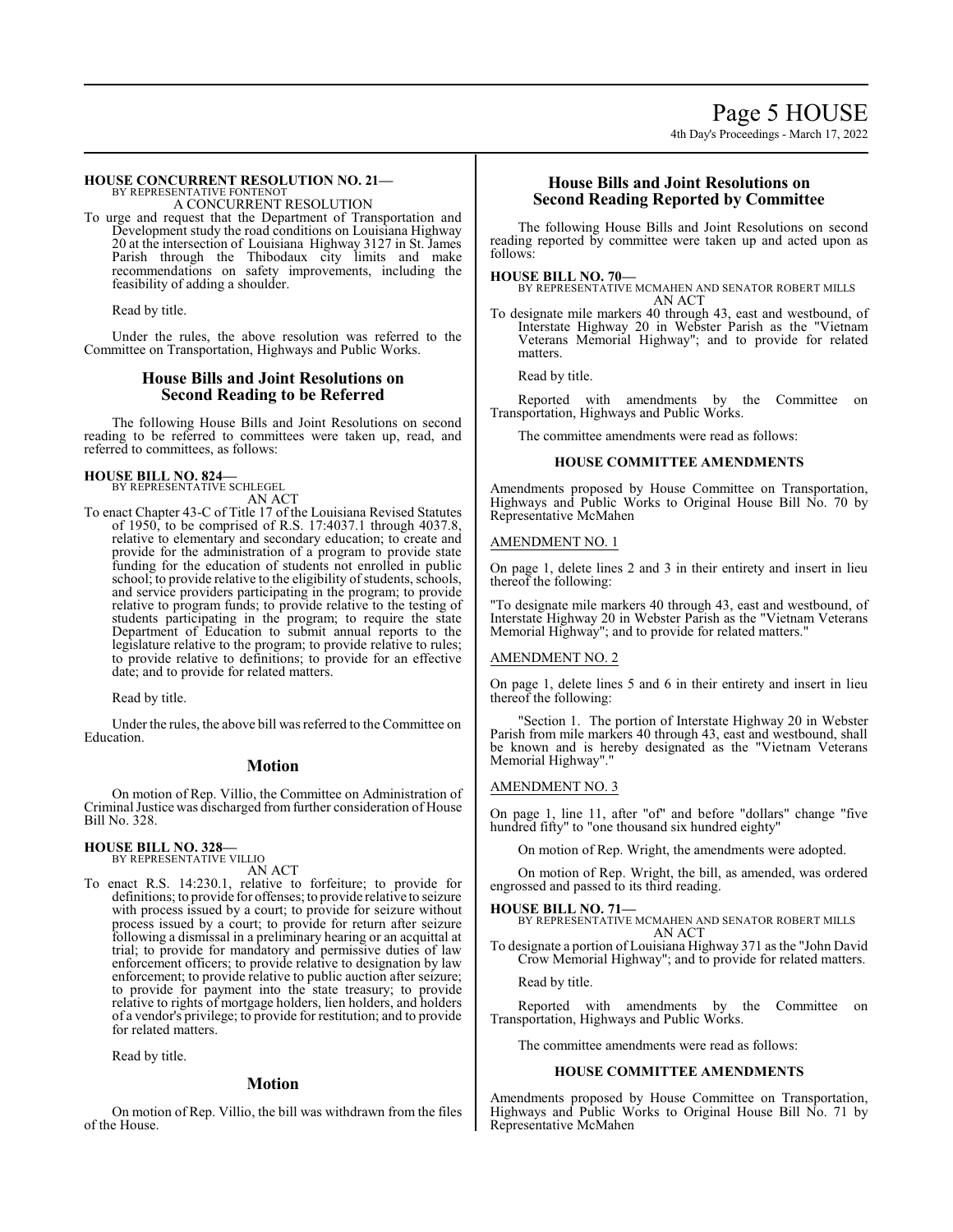# Page 6 HOUSE

4th Day's Proceedings - March 17, 2022

## AMENDMENT NO. 1

On page 1, line 8, after "be" delete the remainder of the line and insert in lieu thereof "one sign posted in the southbound direction near the northern city limits of Springhill and one sign posted in the northbound direction near the southern city limits of Cullen, with appropriate space among existing signage."

## AMENDMENT NO. 2

On page 1, delete line 9 in its entirety

On motion of Rep. Wright, the amendments were adopted.

On motion of Rep. Wright, the bill, as amended, was ordered engrossed and passed to its third reading.

# **HOUSE BILL NO. 444—** BY REPRESENTATIVE RISER

AN ACT

To designate a portion of the United States Highway 165 in Caldwell Parish as the "SPC Torey Jonteal Dantzler, Sr. Memorial Highway"; and to provide for related matters.

Read by title.

Reported favorably by the Committee on Transportation, Highways and Public Works.

On motion of Rep. Wright, the bill was ordered engrossed and passed to its third reading.

## **HOUSE BILL NO. 445—**

BY REPRESENTATIVE RISER AN ACT

To designate a portion of Louisiana Highway 133 in Caldwell Parish as the "Robert L. 'Doc' Owens Memorial Highway".

Read by title.

Reported favorably by the Committee on Transportation, Highways and Public Works.

On motion of Rep. Wright, the bill was ordered engrossed and passed to its third reading.

## **HOUSE BILL NO. 534—**

BY REPRESENTATIVES HORTON, GLOVER, AND LARVADAIN AN ACT

To designate a portion of Louisiana Highway 527 in Bossier Parish as the "Jessie Henry Memorial Highway"; and to provide for related matters.

Read by title.

Reported favorably by the Committee on Transportation, Highways and Public Works.

On motion of Rep. Wright, the bill was ordered engrossed and passed to its third reading.

**HOUSE BILL NO. 748—**<br>BY REPRESENTATIVES MCMAHEN, CORMIER, EDMONSTON,<br>FIRMENT, GLOVER, HORTON, LARVADAIN, MOORE, AND<br>SCHAMERHORN

AN ACT

To designate Exit 44 on Interstate Highway 20 in Webster Parish as the "Kim Cannon Memorial Interchange"; and to provide for related matters.

Read by title.

Reported with amendments by the Committee on Transportation, Highways and Public Works.

The committee amendments were read as follows:

## **HOUSE COMMITTEE AMENDMENTS**

Amendments proposed by House Committee on Transportation, Highways and Public Works to Original House Bill No. 748 by Representative McMahen

## AMENDMENT NO. 1

On page 1, delete lines 2 through 5 in their entirety and insert in lieu thereof the following:

"To designate Exit 44 on Interstate Highway 20 in Webster Parish as the "Kim Cannon Memorial Interchange"; and to provide for related matters."

## AMENDMENT NO. 2

On page 1, delete lines 7 and 8 in their entirety and insert in lieu thereof the following:

"Section 1. The portion of Interstate Highway 20 at Exit 44 in Webster Parish shall be known and is hereby designated as the "Kim Cannon Memorial Interchange"."

On motion of Rep. Wright, the amendments were adopted.

On motion of Rep. Wright, the bill, as amended, was ordered engrossed and passed to its third reading.

## **Suspension of the Rules**

On motion of Rep. Magee, the rules were suspended in order to take up and consider Petitions, Memorials, and Communications at this time.

## **Petitions, Memorials, and Communications**

The following petitions, memorials, and communications were received and read:

## **Message from the Senate**

## **SIGNED SENATE CONCURRENT RESOLUTIONS**

## March 17, 2022

To the Honorable Speaker and Members of the House of Representatives:

I am directed to inform your honorable body that the President of the Senate has signed the following Senate Concurrent Resolutions:

Senate Concurrent Resolution No. 2

and ask the Speaker of the House of Representatives to affix his signature to the same.

Respectfully submitted,

YOLANDA J. DIXON Secretary of the Senate

The Senate Concurrent Resolutions contained herein were signed by the Speaker of the House.